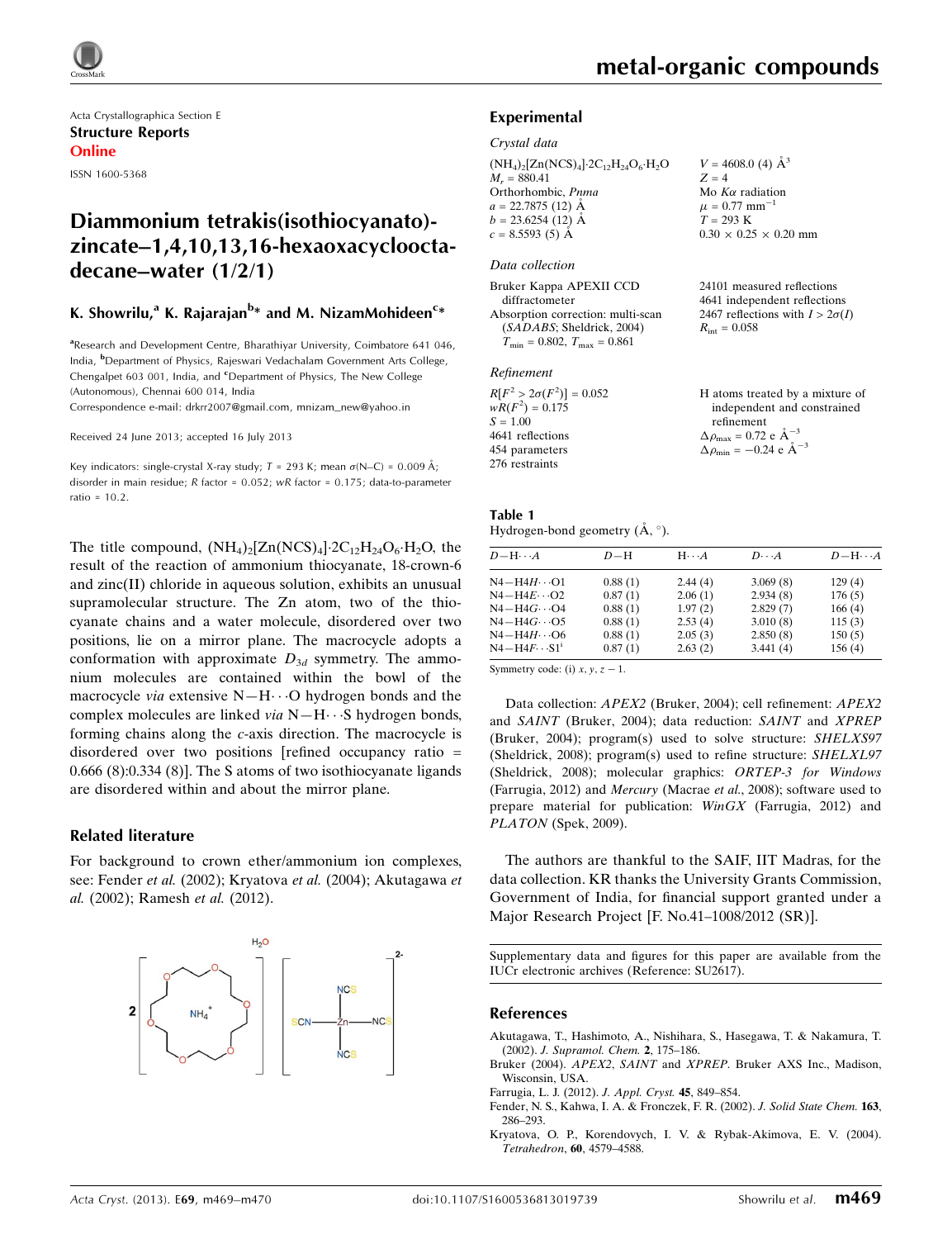- [Macrae, C. F., Bruno, I. J., Chisholm, J. A., Edgington, P. R., McCabe, P.,](https://scripts.iucr.org/cgi-bin/cr.cgi?rm=pdfbb&cnor=su2617&bbid=BB6) [Pidcock, E., Rodriguez-Monge, L., Taylor, R., van de Streek, J. & Wood, P.](https://scripts.iucr.org/cgi-bin/cr.cgi?rm=pdfbb&cnor=su2617&bbid=BB6) A. (2008). [J. Appl. Cryst.](https://scripts.iucr.org/cgi-bin/cr.cgi?rm=pdfbb&cnor=su2617&bbid=BB6) 41, 466–470.
- [Ramesh, V., Rajarajan, K., Kumar, K. S., Subashini, A. & NizamMohideen, M.](https://scripts.iucr.org/cgi-bin/cr.cgi?rm=pdfbb&cnor=su2617&bbid=BB7) (2012). Acta Cryst. E68[, m335–m336.](https://scripts.iucr.org/cgi-bin/cr.cgi?rm=pdfbb&cnor=su2617&bbid=BB7)
- Sheldrick, G. M. (2004). SADABS. University of Göttingen, Germany. [Sheldrick, G. M. \(2008\).](https://scripts.iucr.org/cgi-bin/cr.cgi?rm=pdfbb&cnor=su2617&bbid=BB9) Acta Cryst. A64, 112–122. [Spek, A. L. \(2009\).](https://scripts.iucr.org/cgi-bin/cr.cgi?rm=pdfbb&cnor=su2617&bbid=BB10) Acta Cryst. D65, 148–155.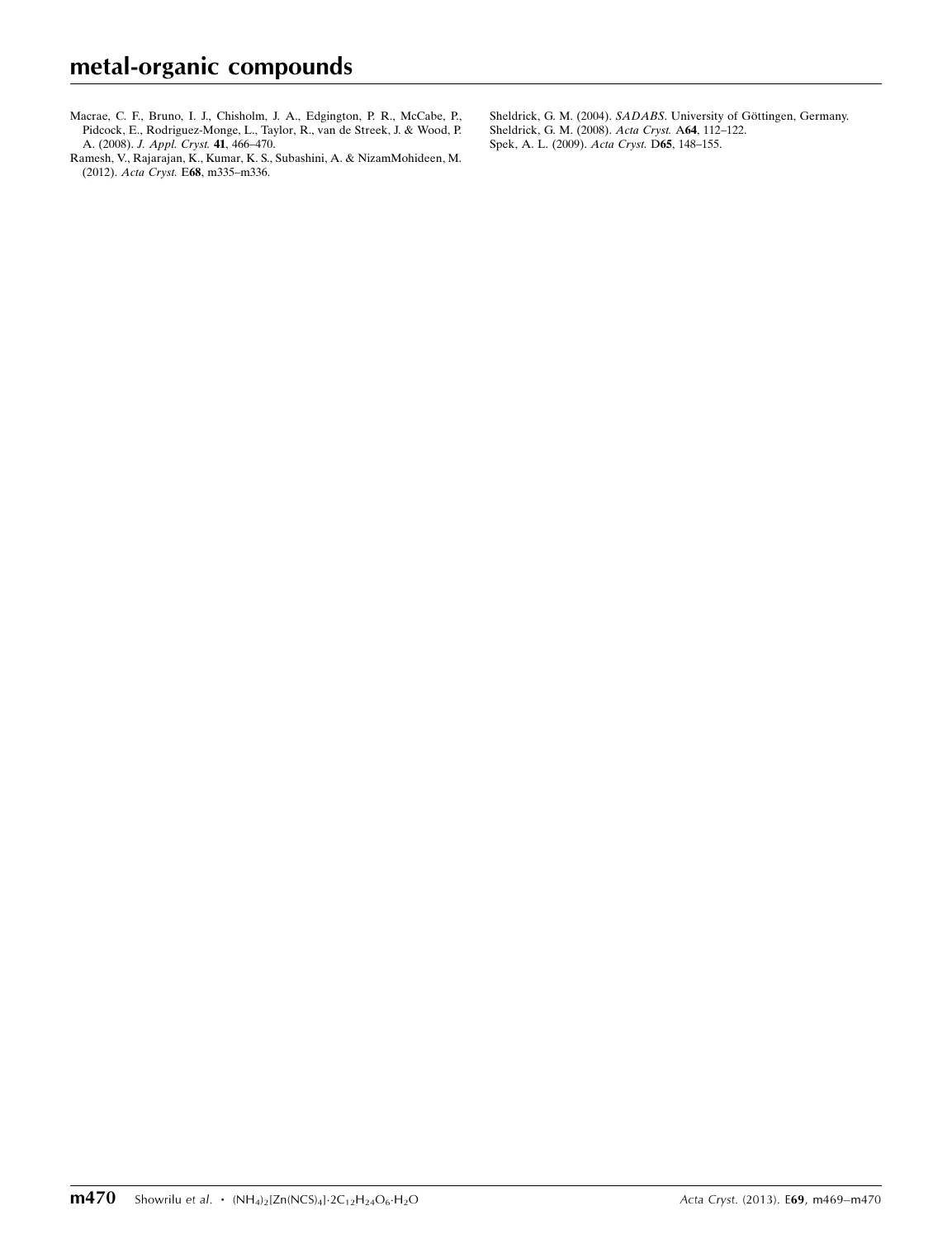# **supporting information**

*Acta Cryst.* (2013). E**69**, m469–m470 [doi:10.1107/S1600536813019739]

# **Diammonium tetrakis(isothiocyanato)zincate–1,4,10,13,16-hexaoxacyclooctadecane–water (1/2/1)**

## **K. Showrilu, K. Rajarajan and M. NizamMohideen**

#### **S1. Comment**

There is currently significant interest in crown ethers because of their ability to form non-covalent, hydrogen bonding complexes with ammonium cations both in the solid state and in solution (Fender *et al.*, 2002; Kryatova *et al.*, 2004; Akutagawa *et al.*, 2002). Recently, the crystal structure of *catena*-Poly[ammonium(cadmium-tri-lthiocyanato *κ*<sup>4</sup> *S*:*N*; *κ*2 *N*:*S*) -1,4,10,13,16- hexaoxacyclooctadecane (1/1)] (I), obtained in our laboratory, has been reported (Ramesh *et al.*, 2012). In continuation of our studies of compounds containing 18-crown-6 macrocycles and ammonium cations  $NH_4^+$ , we describe herein the crystal structure of the title compound (II), which is isostructural with (I).

The reaction of ammonium thiocyanate, 18-crown-6 and Zinc (II) chloride in aqueous solution yields the title compound, Fig. 1. All bond lengths and angles are normal and correspond to those reported for (I) (Ramesh *et al.*, 2012). The C—S [average value of 1.658 (2) Å] and C—N [average value of 1.116 (2) Å] bond lengths indicate the presence of double-bond character. The zinc atom, Zn1, two of the thiocyanate chains [N2—C2—S2 and N3—C3—S3; symmetry code:  $x, -y + 1/2, z$  and the water molecule lie in a mirror plane, except one of the disordered component sulfur atoms, which is inclined at quite an angle to the *ac* plane. The thiocyanate (N1—C1—S1 = 178.2 (4)<sup>o</sup>) ligands are almost linear.

The macrocycle adopts a conformation with approximate  $D_{3d}$  symmetry, with all O—C—C—O torsion angles being *gauche* and alternating in sign, and all C—O—C—C torsion angles being *anti*.

The sulfur atoms (S2 and S3) of the thiocyanate chains are disordered with large displacement parameters for the S atoms and short C—S bond lengths. The disorder over two positions was modelled and the site occupancies refined to 0.39 (9) and 0.61 (9) for atom S2 and 0.376 (9) and 0.248 (18) for atom S3. The entire crown either molecule is disordered, as detectable from the large displacement parameters for C and O atoms and short C—C and C—O bond lengths. The disorder over two positions was modelled and the site occupancies refined to 0.666 (9) and 0.334 (9) for carbon and oxygen atoms. The water molecule is disordered, as detectable from the large displacement parameters for the O atoms. The disorder over two positions was modelled and the site occupancies refined to 0.425 (15) and 0.575 (15). for carbon and oxygen atoms. The geometry was regularized by soft restraints.

The ammonium cations are contained within the bowl of the macrocycle *via* extensive N—H···O hydrogen bonding. The N—H···O [2.830 (7) to 3.074 (7) Å] and N—H···S [3.442 (4) Å] hydrogen bond lengths are within the usual range (Table 1 and Fig. 2).

In the crystal, the complex molecules are linked *via* N—H···S hydrogen bonds forming chains along the *c* axis (Table 1 and Fig. 2).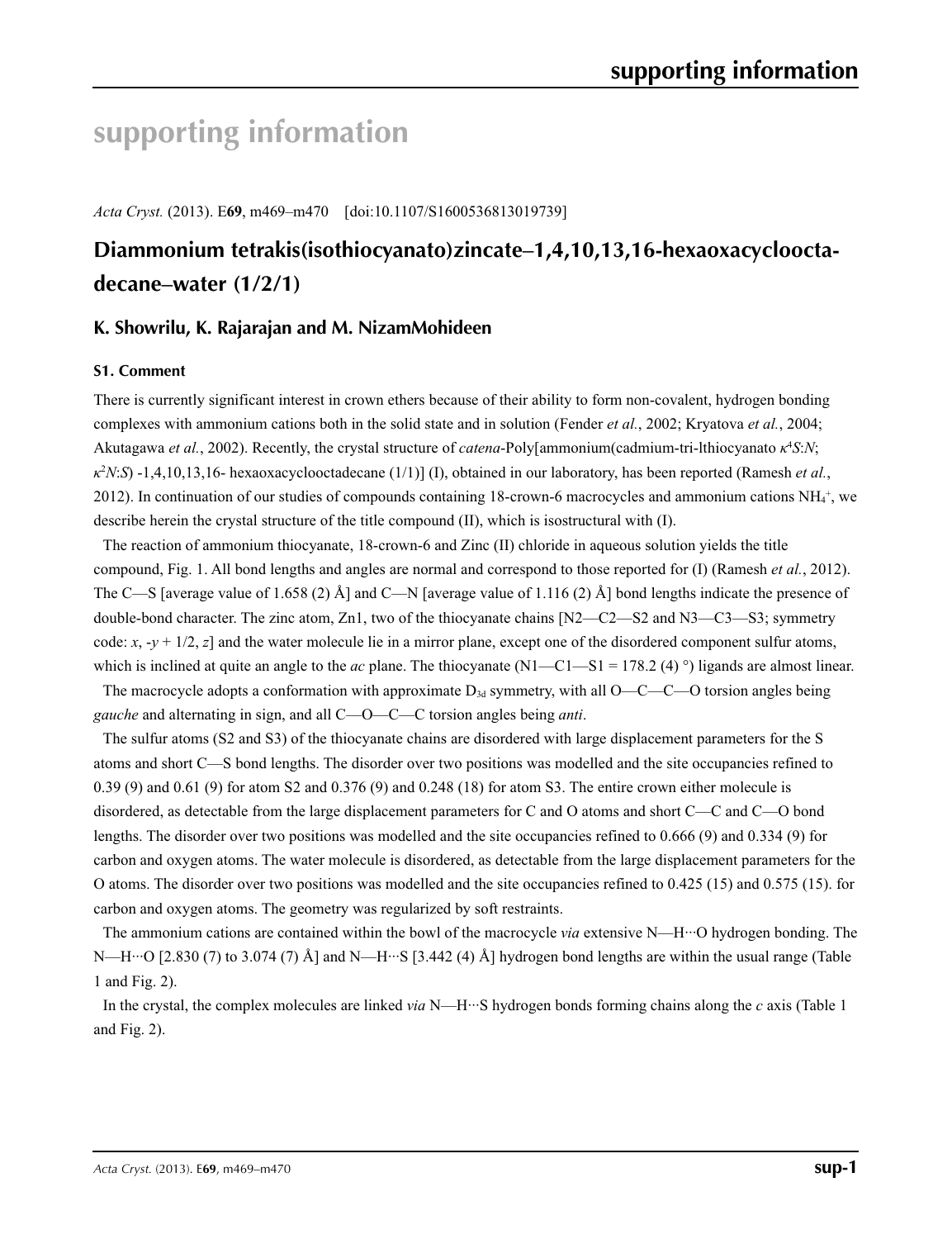#### **S2. Experimental**

A mixture of 18-crown-6, ammonium thiocyanate and Zinc (II) chloride were dissolved in an aqueous solution in the molar ratio 2:4:1 and thoroughly mixed for two hours to obtain a homogeneous mixture. The solution was allowed to evaporate slowly at ambient temperature. Colourless single crystals suitable for single-crystal X-ray diffraction analysis were obtained in a week.

#### **S3. Refinement**

The sulfur atoms (S2 and S3) of the thiocyanate chain are disordered over two positions with refined occupancies of 0.39 (9) and 0.61 (9) for atom S2, and 0.376 (9) and 0.248 (18) for atom S3. The entire crown either molecule is disordered over two positions with refined occupancies of 0.666 (9) and 0.334 (9). The water molecule is disordered over two positions with refined occupancies of 0.425 (15) and 0.575 (15). The corresponding bond distances involving the disordered atoms were restrained to be equal.

The N-bound H (N—H =  $0.87 \text{ Å}$ ) atoms was located in difference map and refined in the riding mode approximation. C-bound H-atoms were placed in calculated positions [C—H 0.97 Å, *U*iso(H) 1.2*U*eq(C)] and were included in the refinement in the riding model approximation. The water H-atom, whose O atom lies on a mirror plane, was similar treated [O—H 0.61–0.90 Å].



#### **Figure 1**

Crystal structure of the title compound with atom labelling. Displacement ellipsoids are drawn at the 30% probability level [symmetry code: (a) x, -y+1/2, z; the disordered fraction is shown with dashed bonds and atom labels with prefix ′].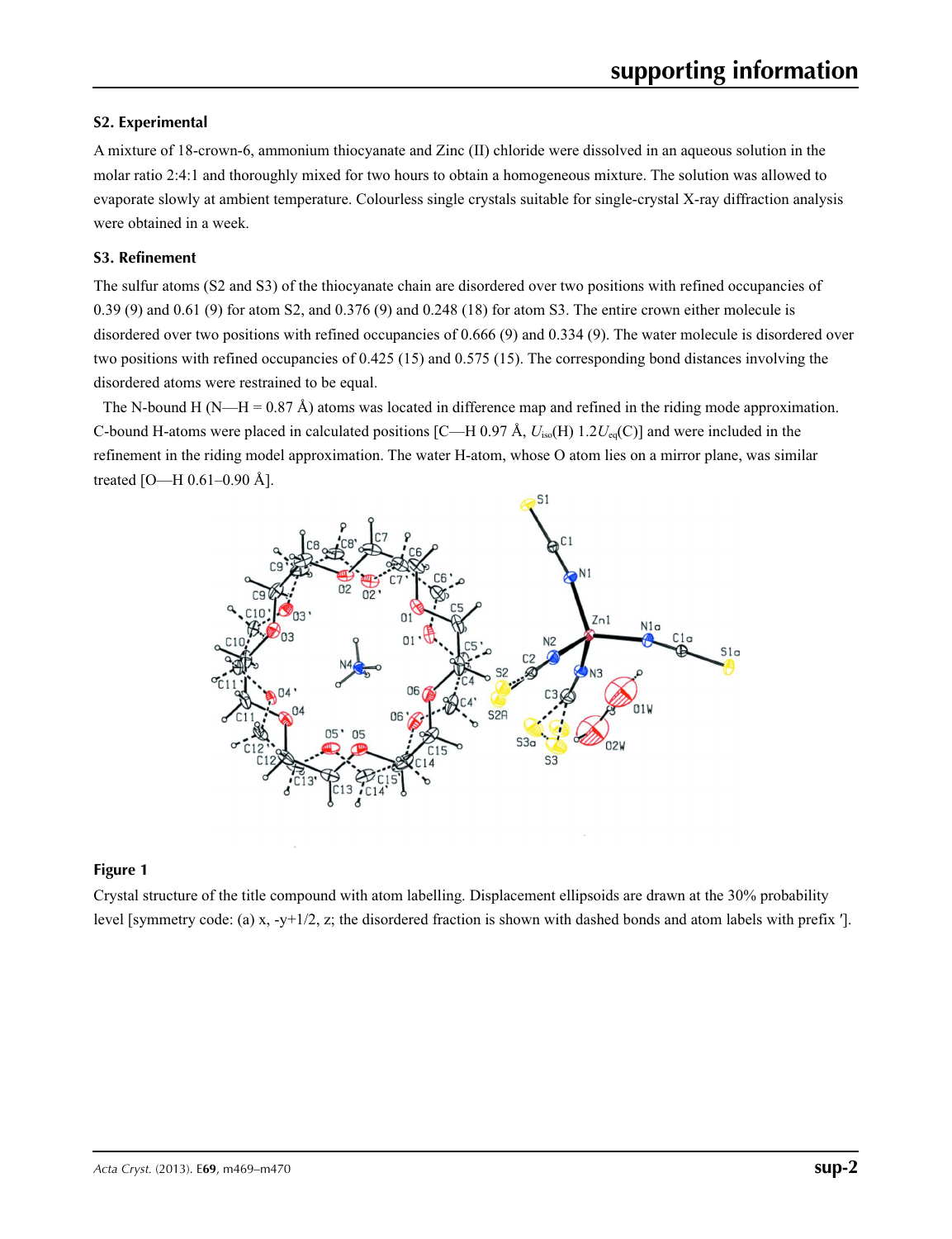

## **Figure 2**

A view along the c axis of the crystal packing of the title compound. Hydrogen bonds are shown as dashed lines (see Table 1 for details).

#### **Diammonium tetrakis(isothiocyanato)zincate–1,4,10,13,16-hexaoxacyclooctadecane–water (1/2/1)**

### *Crystal data*

#### *Data collection*

Bruker Kappa APEXII CCD diffractometer Radiation source: fine-focus sealed tube Graphite monochromator *ω* and *φ* scan Absorption correction: multi-scan (*SADABS*; Sheldrick, 2004)  $T_{\text{min}} = 0.802, T_{\text{max}} = 0.861$ 

 $F(000) = 1864$  $D_x = 1.269$  Mg m<sup>-3</sup> Mo *Kα* radiation,  $\lambda = 0.71073$  Å Cell parameters from 5119 reflections  $\theta$  = 2.6–26.7°  $\mu = 0.77$  mm<sup>-1</sup> *T* = 293 K Block, colourless  $0.30 \times 0.25 \times 0.20$  mm

24101 measured reflections 4641 independent reflections 2467 reflections with  $I > 2\sigma(I)$  $R_{\text{int}} = 0.058$  $\theta_{\text{max}} = 26.0^{\circ}, \theta_{\text{min}} = 2.5^{\circ}$  $h = -24 \rightarrow 28$  $k = -19 \rightarrow 29$ *l* = −10→9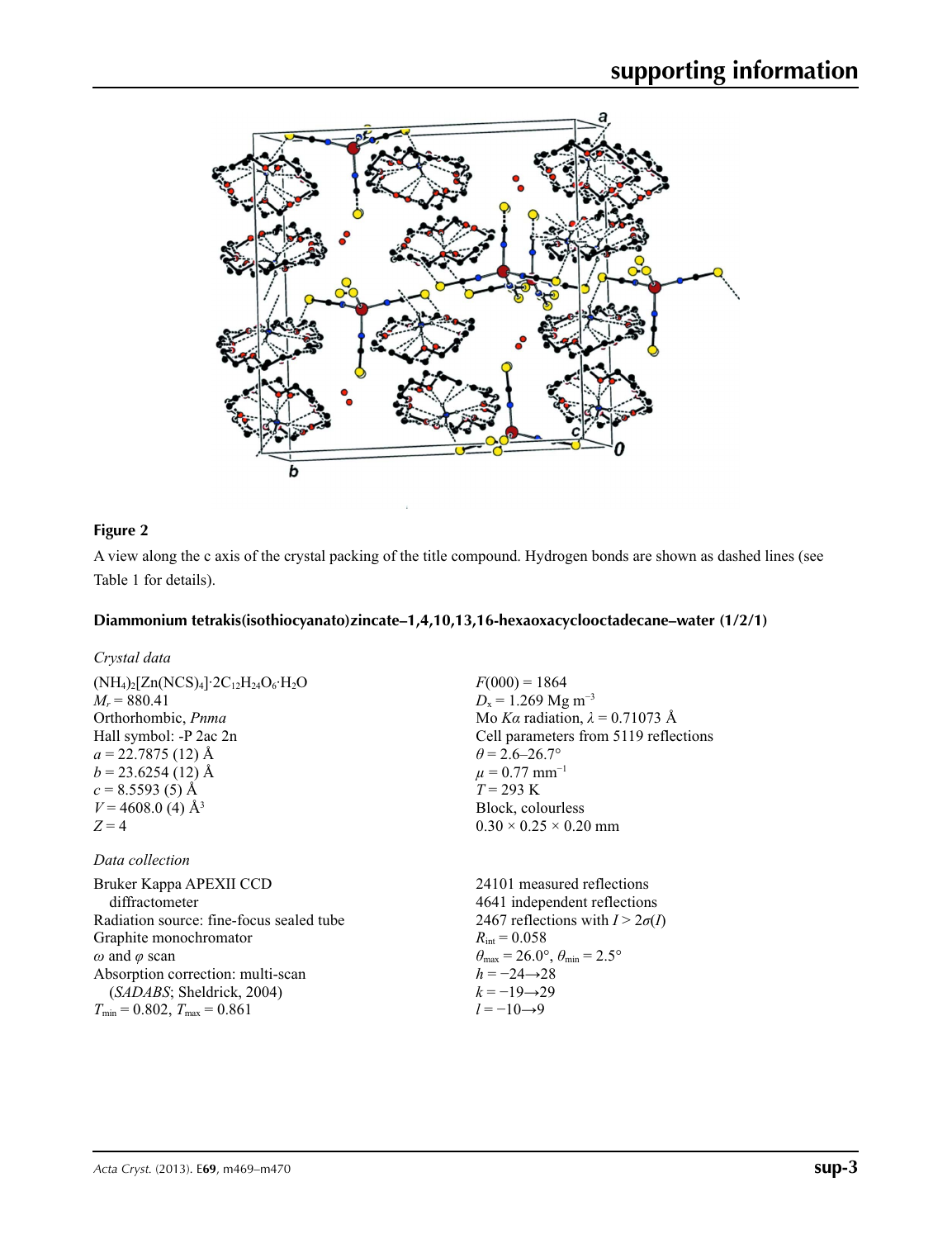*Refinement*

| Refinement on $F^2$                             | Secondary atom site location: difference Fourier           |
|-------------------------------------------------|------------------------------------------------------------|
| Least-squares matrix: full                      | map                                                        |
| $R[F^2 > 2\sigma(F^2)] = 0.052$                 | Hydrogen site location: inferred from                      |
| $wR(F^2) = 0.175$                               | neighbouring sites                                         |
| $S = 1.00$                                      | H atoms treated by a mixture of independent                |
| 4641 reflections                                | and constrained refinement                                 |
| 454 parameters                                  | $w = 1/[\sigma^2(F_0^2) + (0.0932P)^2 + 0.2607P]$          |
| 276 restraints                                  | where $P = (F_0^2 + 2F_c^2)/3$                             |
| Primary atom site location: structure-invariant | $(\Delta/\sigma)_{\text{max}} = 0.001$                     |
| direct methods                                  | $\Delta\rho_{\text{max}} = 0.72$ e $\AA^{-3}$              |
|                                                 | $\Delta \rho_{\rm min} = -0.24 \text{ e } \text{\AA}^{-3}$ |
|                                                 |                                                            |

#### *Special details*

**Geometry**. All e.s.d.'s (except the e.s.d. in the dihedral angle between two l.s. planes) are estimated using the full covariance matrix. The cell e.s.d.'s are taken into account individually in the estimation of e.s.d.'s in distances, angles and torsion angles; correlations between e.s.d.'s in cell parameters are only used when they are defined by crystal symmetry. An approximate (isotropic) treatment of cell e.s.d.'s is used for estimating e.s.d.'s involving l.s. planes.

**Refinement**. Refinement of  $F^2$  against ALL reflections. The weighted *R*-factor  $wR$  and goodness of fit *S* are based on  $F^2$ , conventional *R*-factors *R* are based on *F*, with *F* set to zero for negative  $F^2$ . The threshold expression of  $F^2 > \sigma(F^2)$  is used only for calculating *R*-factors(gt) *etc*. and is not relevant to the choice of reflections for refinement. *R*-factors based on *F*<sup>2</sup> are statistically about twice as large as those based on *F*, and *R*- factors based on ALL data will be even larger.

*Fractional atomic coordinates and isotropic or equivalent isotropic displacement parameters (Å<sup>2</sup>)* 

|                  | $\boldsymbol{x}$ | $\mathcal{Y}$ | $\boldsymbol{Z}$ | $U_{\rm iso}*/U_{\rm eq}$ | Occ. (2) |
|------------------|------------------|---------------|------------------|---------------------------|----------|
| C1               | 0.51074(15)      | 0.13492(16)   | 0.9699(5)        | 0.0534(10)                |          |
| C <sub>2</sub>   | 0.6728(3)        | 0.2500        | 0.7518(7)        | 0.0668(16)                |          |
| C <sub>3</sub>   | 0.4978(4)        | 0.2500        | 0.4932(11)       | 0.094(2)                  |          |
| O <sub>1</sub>   | 0.6093(3)        | 0.0412(3)     | 0.5640(8)        | 0.086(2)                  | 0.666(8) |
| O2               | 0.6025(4)        | $-0.0710(3)$  | 0.4650(8)        | 0.082(2)                  | 0.666(8) |
| O <sub>3</sub>   | 0.6681(3)        | $-0.1007(3)$  | 0.1940(9)        | 0.079(2)                  | 0.666(8) |
| O4               | 0.6950(3)        | $-0.0163(3)$  | $-0.0249(8)$     | 0.0798(19)                | 0.666(8) |
| O <sub>5</sub>   | 0.6998(3)        | 0.0974(4)     | 0.0798(7)        | 0.083(2)                  | 0.666(8) |
| O <sub>6</sub>   | 0.6318(3)        | 0.1232(3)     | 0.3415(9)        | 0.092(2)                  | 0.666(8) |
| C4               | 0.6209(4)        | 0.1375(4)     | 0.4993(11)       | 0.103(3)                  | 0.666(8) |
| H <sub>4</sub> A | 0.6025           | 0.1744        | 0.5053           | $0.124*$                  | 0.666(8) |
| H4B              | 0.6576           | 0.1388        | 0.5567           | $0.124*$                  | 0.666(8) |
| C <sub>5</sub>   | 0.5811(4)        | 0.0935(4)     | 0.5696(12)       | 0.106(3)                  | 0.666(8) |
| H <sub>5</sub> A | 0.5721           | 0.1034        | 0.6770           | $0.127*$                  | 0.666(8) |
| H5B              | 0.5446           | 0.0918        | 0.5115           | $0.127*$                  | 0.666(8) |
| C6               | 0.5761(5)        | 0.0013(5)     | 0.6449(14)       | 0.097(4)                  | 0.666(8) |
| H <sub>6</sub> A | 0.5363           | 0.0007        | 0.6046           | $0.116*$                  | 0.666(8) |
| H6B              | 0.5745           | 0.0110        | 0.7549           | $0.116*$                  | 0.666(8) |
| C7               | 0.6040(4)        | $-0.0556(5)$  | 0.6243(9)        | 0.102(3)                  | 0.666(8) |
| H7A              | 0.6443           | $-0.0544$     | 0.6603           | $0.122*$                  | 0.666(8) |
| H7B              | 0.5831           | $-0.0835$     | 0.6859           | $0.122*$                  | 0.666(8) |
| C8               | 0.6256(5)        | $-0.1260(4)$  | 0.4391(12)       | 0.103(3)                  | 0.666(8) |
| H <sub>8</sub> A | 0.6009           | $-0.1539$     | 0.4898           | $0.123*$                  | 0.666(8) |
| H8B              | 0.6646           | $-0.1286$     | 0.4840           | $0.123*$                  | 0.666(8) |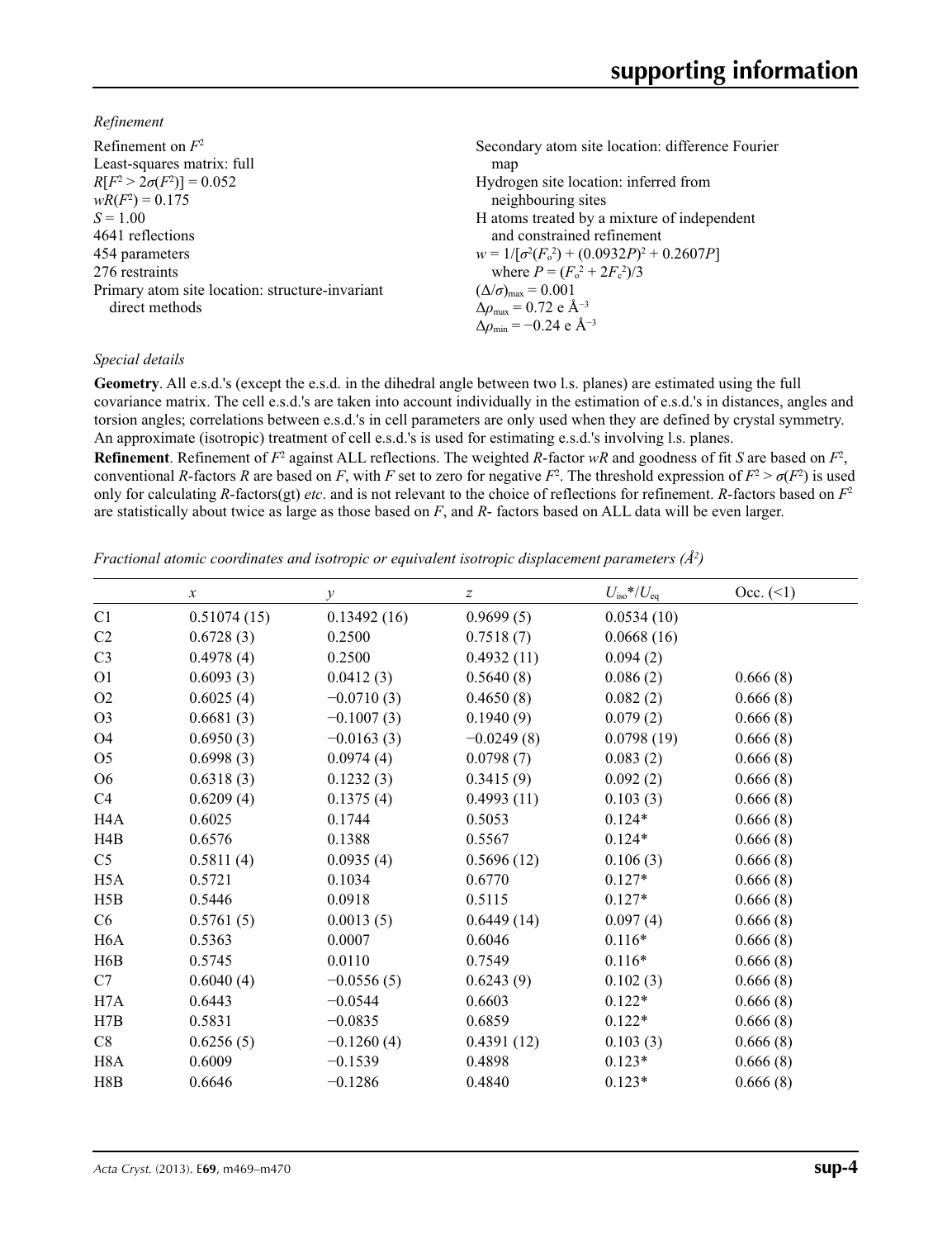| C9                | 0.6284(4)  | $-0.1378(4)$  | 0.2670(12)    | 0.094(3) | 0.666(8) |
|-------------------|------------|---------------|---------------|----------|----------|
| H9A               | 0.6407     | $-0.1766$     | 0.2500        | $0.113*$ | 0.666(8) |
| H <sub>9</sub> B  | 0.5897     | $-0.1331$     | 0.2214        | $0.113*$ | 0.666(8) |
| C10               | 0.6751(5)  | $-0.1127(5)$  | 0.0337(12)    | 0.093(4) | 0.666(8) |
| H10A              | 0.6377     | $-0.1093$     | $-0.0199$     | $0.111*$ | 0.666(8) |
| H10B              | 0.6895     | $-0.1510$     | 0.0198        | $0.111*$ | 0.666(8) |
| C11               | 0.7185(4)  | $-0.0709(4)$  | $-0.0321(10)$ | 0.091(3) | 0.666(8) |
| H11A              | 0.7547     | $-0.0724$     | 0.0273        | $0.109*$ | 0.666(8) |
| H11B              | 0.7273     | $-0.0805$     | $-0.1397$     | $0.109*$ | 0.666(8) |
| C12               | 0.7343(5)  | 0.0238(5)     | $-0.0886(15)$ | 0.094(4) | 0.666(8) |
| H12A              | 0.7426     | 0.0148        | $-0.1969$     | $0.113*$ | 0.666(8) |
| H12B              | 0.7709     | 0.0237        | $-0.0308$     | $0.113*$ | 0.666(8) |
| C13               | 0.7052(4)  | 0.0806(5)     | $-0.0767(10)$ | 0.098(3) | 0.666(8) |
|                   | 0.7282     |               |               |          |          |
| H <sub>13</sub> A |            | 0.1084        | $-0.1333$     | $0.118*$ | 0.666(8) |
| H13B              | 0.6666     | 0.0788        | $-0.1241$     | $0.118*$ | 0.666(8) |
| C14               | 0.6687(5)  | 0.1489(5)     | 0.0924(14)    | 0.107(4) | 0.666(8) |
| H <sub>14</sub> A | 0.6296     | 0.1447        | 0.0488        | $0.129*$ | 0.666(8) |
| H14B              | 0.6889     | 0.1785        | 0.0351        | $0.129*$ | 0.666(8) |
| C15               | 0.6647(5)  | 0.1645(4)     | 0.2617(13)    | 0.107(3) | 0.666(8) |
| H <sub>15</sub> A | 0.7038     | 0.1669        | 0.3062        | $0.128*$ | 0.666(8) |
| H15B              | 0.6460     | 0.2012        | 0.2726        | $0.128*$ | 0.666(8) |
| O1'               | 0.6101(6)  | 0.0748(7)     | 0.5055(18)    | 0.095(4) | 0.334(8) |
| O2'               | 0.5880(8)  | $-0.0418(7)$  | 0.489(2)      | 0.094(4) | 0.334(8) |
| O3'               | 0.6481(6)  | $-0.1061(6)$  | 0.2641(16)    | 0.073(4) | 0.334(8) |
| O4'               | 0.6913(5)  | $-0.0500(6)$  | 0.0013(14)    | 0.062(3) | 0.334(8) |
| O5'               | 0.7128(6)  | 0.0659(6)     | 0.0284(19)    | 0.082(4) | 0.334(8) |
| O6'               | 0.6437(7)  | 0.1284(6)     | 0.2342(19)    | 0.103(5) | 0.334(8) |
| C4'               | 0.6350(10) | 0.1591(9)     | 0.373(2)      | 0.115(6) | 0.334(8) |
| H4'1              | 0.6223     | 0.1974        | 0.3495        | $0.138*$ | 0.334(8) |
| H4'2              | 0.6714     | 0.1613        | 0.4319        | $0.138*$ | 0.334(8) |
| C5'               | 0.5891(10) | 0.1293(8)     | 0.468(3)      | 0.118(7) | 0.334(8) |
| H5'1              | 0.5809     | 0.1504        | 0.5623        | $0.142*$ | 0.334(8) |
| H5'2              | 0.5531     | 0.1263        | 0.4079        | $0.142*$ | 0.334(8) |
| C6'               | 0.5720(9)  | 0.0449(9)     | 0.604(2)      | 0.103(6) | 0.334(8) |
| H6'1              | 0.5334     | 0.0432        | 0.5563        | $0.124*$ | 0.334(8) |
| H6'2              |            |               |               | $0.124*$ |          |
| C7'               | 0.5683     | 0.0649        | 0.7024        |          | 0.334(8) |
|                   | 0.5935(12) | $-0.0141(10)$ | 0.634(2)      | 0.098(7) | 0.334(8) |
| H7'1              | 0.6340     | $-0.0137$     | 0.6686        | $0.118*$ | 0.334(8) |
| H7'2              | 0.5697     | $-0.0326$     | 0.7132        | $0.118*$ | 0.334(8) |
| $\rm C8'$         | 0.6053(10) | $-0.0980(7)$  | 0.513(2)      | 0.094(6) | 0.334(8) |
| H8'1              | 0.5787     | $-0.1159$     | 0.5865        | $0.113*$ | 0.334(8) |
| H8'2              | 0.6444     | $-0.0987$     | 0.5586        | $0.113*$ | 0.334(8) |
| C9'               | 0.6055(9)  | $-0.1305(8)$  | 0.363(2)      | 0.093(6) | 0.334(8) |
| H9'1              | 0.6148     | $-0.1699$     | 0.3822        | $0.112*$ | 0.334(8) |
| H9'2              | 0.5671     | $-0.1285$     | 0.3139        | $0.112*$ | 0.334(8) |
| C10'              | 0.6499(6)  | $-0.1330(6)$  | 0.1179(19)    | 0.071(4) | 0.334(8) |
| H10C              | 0.6134     | $-0.1267$     | 0.0621        | $0.085*$ | 0.334(8) |
| H10D              | 0.6553     | $-0.1735$     | 0.1312        | $0.085*$ | 0.334(8) |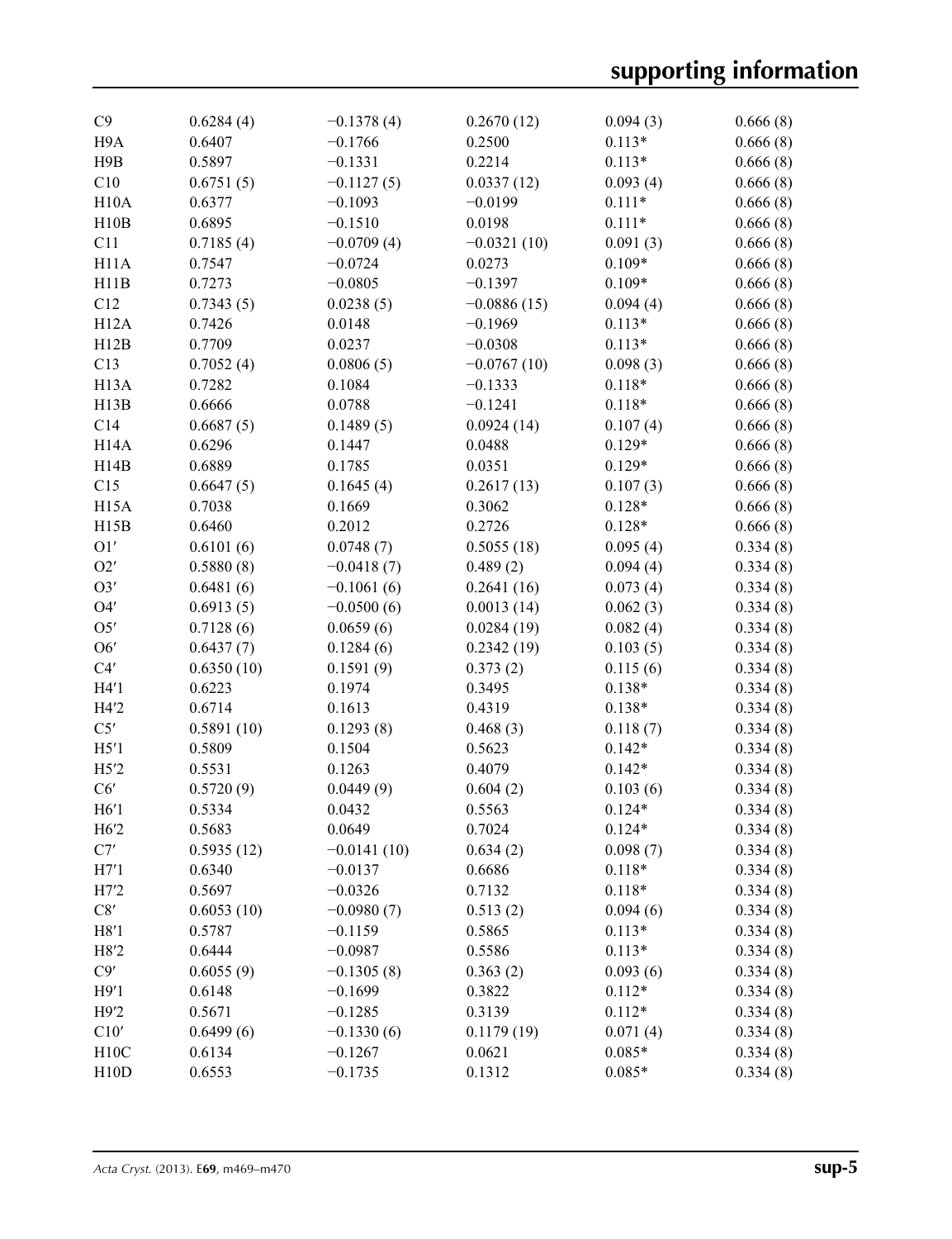| C11'              | 0.7003(6)   | $-0.1085(6)$  | 0.028(3)      | 0.058(4)      | 0.334(8)  |
|-------------------|-------------|---------------|---------------|---------------|-----------|
| H11C              | 0.7365      | $-0.1139$     | 0.0858        | $0.070*$      | 0.334(8)  |
| H11D              | 0.7041      | $-0.1279$     | $-0.0716$     | $0.070*$      | 0.334(8)  |
| C12'              | 0.7390(6)   | $-0.0224(7)$  | $-0.0687(18)$ | 0.080(4)      | 0.334(8)  |
| H12C              | 0.7514      | $-0.0431$     | $-0.1608$     | $0.096*$      | 0.334(8)  |
| H12D              | 0.7717      | $-0.0209$     | 0.0038        | $0.096*$      | 0.334(8)  |
| C13'              | 0.7211(12)  | 0.0367(9)     | $-0.114(2)$   | 0.082(6)      | 0.334(8)  |
| H <sub>13</sub> C | 0.7515      | 0.0547        | $-0.1755$     | $0.098*$      | 0.334(8)  |
| H13D              | 0.6850      | 0.0362        | $-0.1738$     | $0.098*$      | 0.334(8)  |
| C14'              | 0.6902(10)  | 0.1195(6)     | $-0.007(3)$   | 0.105(6)      | 0.334(8)  |
| H14C              | 0.6521      | 0.1152        | $-0.0563$     | $0.125*$      | 0.334(8)  |
| H14D              | 0.7160      | 0.1382        | $-0.0809$     | $0.125*$      | 0.334(8)  |
| C15'              | 0.6838(11)  | 0.1560(10)    | 0.135(3)      | 0.105(7)      | 0.334(8)  |
| H15C              | 0.7213      | 0.1605        | 0.1871        | $0.127*$      | 0.334(8)  |
| H15D              | 0.6692      | 0.1932        | 0.1067        | $0.127*$      | 0.334(8)  |
| N1                | 0.52011(15) | 0.18067(14)   | 0.9297(4)     | 0.0703(10)    |           |
| N2                | 0.6247(3)   | 0.2500        | 0.7865(7)     | 0.0768(16)    |           |
| N <sub>3</sub>    | 0.5010(3)   | 0.2500        | 0.6166(7)     | 0.0796(16)    |           |
| N <sub>4</sub>    | 0.61488(17) | 0.01292(18)   | 0.2144(5)     | 0.0594(9)     |           |
| S <sub>1</sub>    | 0.49673(5)  | 0.07035(4)    | 1.02060(15)   | 0.0704(4)     |           |
| $\mathbf{S2}$     | 0.7443(4)   | 0.2500        | 0.740(7)      | 0.100(6)      | 0.39(9)   |
| S <sub>2</sub> A  | 0.7397(6)   | 0.2500        | 0.684(5)      | 0.098(5)      | 0.61(9)   |
| S <sub>3</sub>    | 0.5017(4)   | 0.2703(4)     | 0.3036(5)     | 0.138(3)      | 0.376(9)  |
| S <sub>3</sub> A  | 0.4660(14)  | 0.2500        | 0.3119(17)    | 0.161(7)      | 0.248(18) |
| Zn1               | 0.54016(3)  | 0.2500        | 0.82110(8)    | 0.0587(3)     |           |
| O1W               | 0.3179(18)  | 0.2500        | 0.361(5)      | 0.328(15)     | 0.425(15) |
| O2W               | 0.3443(14)  | 0.2500        | 0.199(3)      | 0.328(15)     | 0.575(15) |
| H1W               | 0.31(2)     | 0.2500        | 0.258(11)     | $0.492*$      | 0.425(15) |
| H2W               | 0.289(15)   | 0.2500        | 0.43(4)       | $0.492*$      | 0.425(15) |
| H3W               | 0.327(15)   | 0.2500        | 0.29(2)       | $0.492*$      | 0.575(15) |
| H <sub>4</sub> W  | 0.384(3)    | 0.2500        | 0.19(5)       | $0.492*$      | 0.575(15) |
| H <sub>4</sub> E  | 0.609(2)    | $-0.0122(17)$ | 0.288(4)      | $0.11(2)$ *   |           |
| H <sub>4F</sub>   | 0.5826(12)  | 0.016(2)      | 0.160(5)      | $0.099(18)*$  |           |
| H <sub>4G</sub>   | 0.6438(14)  | 0.0081(19)    | 0.148(4)      | $0.097(17)$ * |           |
| H <sub>4</sub> H  | 0.624(2)    | 0.0393(16)    | 0.282(5)      | $0.11(2)$ *   |           |
|                   |             |               |               |               |           |

*Atomic displacement parameters (Å2 )*

|                | $I^{11}$ | $L^{22}$ | $U^{33}$ |             |             |             |
|----------------|----------|----------|----------|-------------|-------------|-------------|
|                |          |          |          | $U^{12}$    | $U^{13}$    | $U^{23}$    |
| C <sub>1</sub> | 0.048(2) | 0.053(2) | 0.059(3) | 0.0033(18)  | 0.0027(18)  | 0.004(2)    |
| C <sub>2</sub> | 0.089(5) | 0.043(3) | 0.069(4) | 0.000       | 0.003(4)    | 0.000       |
| C <sub>3</sub> | 0.110(6) | 0.090(5) | 0.083(6) | 0.000       | $-0.001(5)$ | 0.000       |
| O <sub>1</sub> | 0.080(4) | 0.112(5) | 0.067(4) | 0.007(4)    | 0.016(3)    | $-0.017(4)$ |
| O <sub>2</sub> | 0.097(5) | 0.083(5) | 0.065(4) | $-0.013(4)$ | $-0.009(3)$ | 0.026(4)    |
| O <sub>3</sub> | 0.085(5) | 0.073(4) | 0.081(5) | 0.002(3)    | $-0.018(4)$ | $-0.011(4)$ |
| O4             | 0.061(4) | 0.113(5) | 0.065(4) | 0.007(4)    | 0.013(3)    | $-0.003(4)$ |
| O <sub>5</sub> | 0.082(4) | 0.087(5) | 0.080(5) | $-0.003(4)$ | $-0.014(3)$ | 0.031(4)    |
| O <sub>6</sub> | 0.110(4) | 0.070(4) | 0.097(6) | 0.012(3)    | $-0.008(4)$ | $-0.008(4)$ |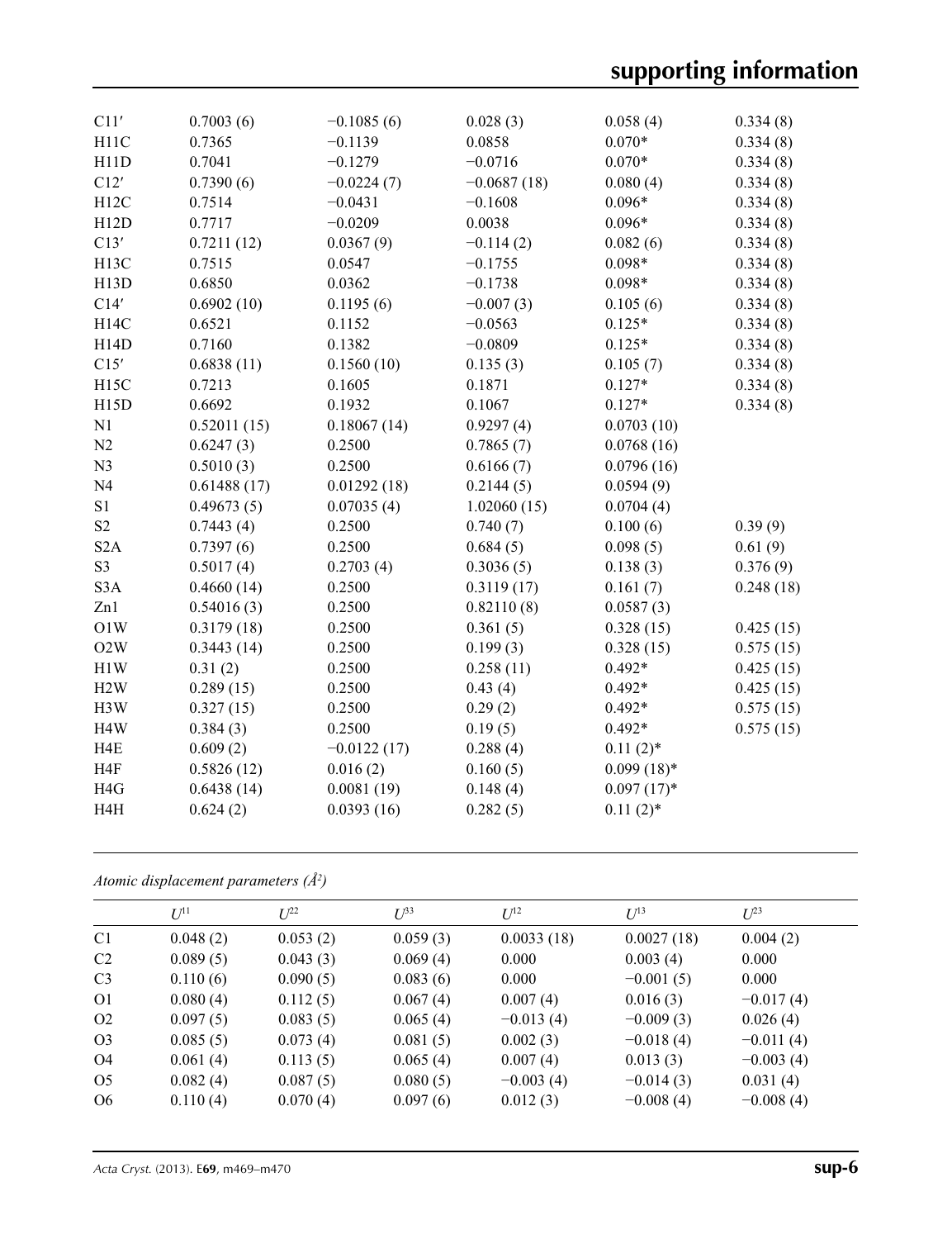| C <sub>4</sub>   | 0.108(7)  | 0.098(7)   | 0.102(7)  | 0.038(6)      | $-0.010(6)$  | $-0.047(6)$  |
|------------------|-----------|------------|-----------|---------------|--------------|--------------|
| C <sub>5</sub>   | 0.094(6)  | 0.137(8)   | 0.086(7)  | 0.031(7)      | 0.011(5)     | $-0.042(7)$  |
| C6               | 0.096(8)  | 0.139(10)  | 0.056(6)  | $-0.014(7)$   | 0.023(5)     | $-0.013(6)$  |
| C7               | 0.114(6)  | 0.133(8)   | 0.059(6)  | $-0.031(6)$   | 0.004(5)     | 0.023(6)     |
| C8               | 0.120(8)  | 0.084(6)   | 0.105(8)  | $-0.019(6)$   | $-0.026(6)$  | 0.030(6)     |
| C9               | 0.105(7)  | 0.057(5)   | 0.119(9)  | 0.002(5)      | $-0.032(6)$  | $-0.006(6)$  |
| C10              | 0.092(9)  | 0.089(7)   | 0.097(7)  | 0.030(6)      | $-0.022(7)$  | $-0.033(6)$  |
| C11              | 0.078(6)  | 0.131(9)   | 0.063(5)  | 0.038(7)      | 0.002(5)     | $-0.034(6)$  |
| C12              | 0.061(6)  | 0.155(10)  | 0.068(7)  | $-0.007(6)$   | 0.017(5)     | 0.000(8)     |
| C13              | 0.085(6)  | 0.138(9)   | 0.072(6)  | $-0.023(6)$   | 0.007(5)     | 0.022(7)     |
| C14              | 0.122(7)  | 0.075(7)   | 0.124(9)  | $-0.010(6)$   | $-0.040(7)$  | 0.036(7)     |
| C15              | 0.129(7)  | 0.058(5)   | 0.133(9)  | 0.009(5)      | $-0.017(7)$  | 0.012(6)     |
| O1'              | 0.087(7)  | 0.101(10)  | 0.097(10) | 0.023(8)      | 0.017(7)     | $-0.039(8)$  |
| O2'              | 0.098(9)  | 0.108(11)  | 0.075(8)  | $-0.022(8)$   | $-0.004(7)$  | 0.019(8)     |
| O3'              |           |            |           |               |              |              |
|                  | 0.072(8)  | 0.053(6)   | 0.094(10) | $-0.012(6)$   | $-0.007(6)$  | 0.004(7)     |
| O4'              | 0.047(6)  | 0.076(8)   | 0.063(7)  | 0.009(6)      | 0.018(5)     | $-0.014(7)$  |
| O5'              | 0.086(8)  | 0.095(9)   | 0.066(8)  | $-0.023(7)$   | $-0.022(7)$  | 0.027(8)     |
| O6'              | 0.123(10) | 0.056(7)   | 0.129(14) | 0.007(6)      | $-0.046(9)$  | $-0.009(8)$  |
| C4'              | 0.141(13) | 0.061(10)  | 0.143(16) | 0.026(10)     | $-0.024(12)$ | $-0.034(11)$ |
| C5'              | 0.112(12) | 0.095(11)  | 0.147(15) | 0.034(11)     | $-0.015(12)$ | $-0.051(11)$ |
| C6'              | 0.106(12) | 0.123(14)  | 0.081(11) | $-0.001(12)$  | 0.026(10)    | $-0.014(11)$ |
| C7'              | 0.102(13) | 0.123(14)  | 0.070(12) | $-0.014(12)$  | 0.020(10)    | 0.002(12)    |
| C8'              | 0.104(11) | 0.094(12)  | 0.084(12) | $-0.036(10)$  | 0.006(10)    | 0.031(10)    |
| C9'              | 0.113(12) | 0.075(10)  | 0.091(13) | $-0.040(9)$   | $-0.017(10)$ | 0.024(10)    |
| C10'             | 0.063(8)  | 0.051(7)   | 0.099(11) | 0.007(6)      | $-0.011(8)$  | $-0.016(8)$  |
| C11'             | 0.044(9)  | 0.058(8)   | 0.074(9)  | 0.003(7)      | $-0.007(7)$  | $-0.024(7)$  |
| C12'             | 0.087(10) | 0.102(11)  | 0.052(9)  | $-0.019(9)$   | 0.017(7)     | $-0.023(9)$  |
| C13'             | 0.083(12) | 0.114(13)  | 0.049(10) | $-0.023(11)$  | 0.004(9)     | 0.022(9)     |
| C14'             | 0.124(12) | 0.084(11)  | 0.106(13) | $-0.024(10)$  | $-0.035(11)$ | 0.035(11)    |
| C15'             | 0.140(13) | 0.057(9)   | 0.120(16) | $-0.020(10)$  | $-0.046(12)$ | 0.011(10)    |
| N1               | 0.087(2)  | 0.0477(19) | 0.076(3)  | $-0.0038(17)$ | 0.0057(19)   | 0.0091(19)   |
| N2               | 0.069(3)  | 0.063(3)   | 0.099(5)  | 0.000         | 0.015(3)     | 0.000        |
| N <sub>3</sub>   | 0.110(5)  | 0.068(3)   | 0.060(4)  | 0.000         | 0.009(4)     | 0.000        |
| N <sub>4</sub>   | 0.061(3)  | 0.067(2)   | 0.051(3)  | 0.007(2)      | $-0.001(2)$  | $-0.002(2)$  |
| $\rm S1$         | 0.0688(7) | 0.0521(6)  | 0.0903(9) | $-0.0072(5)$  | $-0.0075(6)$ | 0.0253(6)    |
| S <sub>2</sub>   | 0.080(5)  | 0.099(5)   | 0.121(17) | 0.000         | 0.029(5)     | 0.000        |
| S <sub>2</sub> A | 0.070(3)  | 0.104(3)   | 0.121(12) | 0.000         | 0.025(4)     | 0.000        |
| S <sub>3</sub>   | 0.149(6)  | 0.198(9)   | 0.067(3)  | $-0.007(4)$   | $-0.005(3)$  | 0.016(3)     |
| S <sub>3</sub> A | 0.234(17) | 0.175(14)  | 0.076(7)  | 0.000         | 0.019(11)    | 0.000        |
| Zn1              | 0.0725(5) | 0.0362(3)  | 0.0674(5) | 0.000         | 0.0085(4)    | 0.000        |
| O1W              | 0.39(3)   | 0.34(2)    | 0.25(3)   | 0.000         | $-0.20(3)$   | 0.000        |
| O2W              | 0.39(3)   | 0.34(2)    | 0.25(3)   | 0.000         | $-0.20(3)$   | 0.000        |
|                  |           |            |           |               |              |              |

## *Geometric parameters (Å, º)*

| $Cl-M1$ | 1.154(4) | $O2'$ —C7'     | 1.410(10) |
|---------|----------|----------------|-----------|
| $C1-S1$ | 1.618(4) | $O3'$ - $Cl0'$ | 1.405(10) |
| $C2-M2$ | 1.136(7) | $O3'$ —C9'     | 1.410(10) |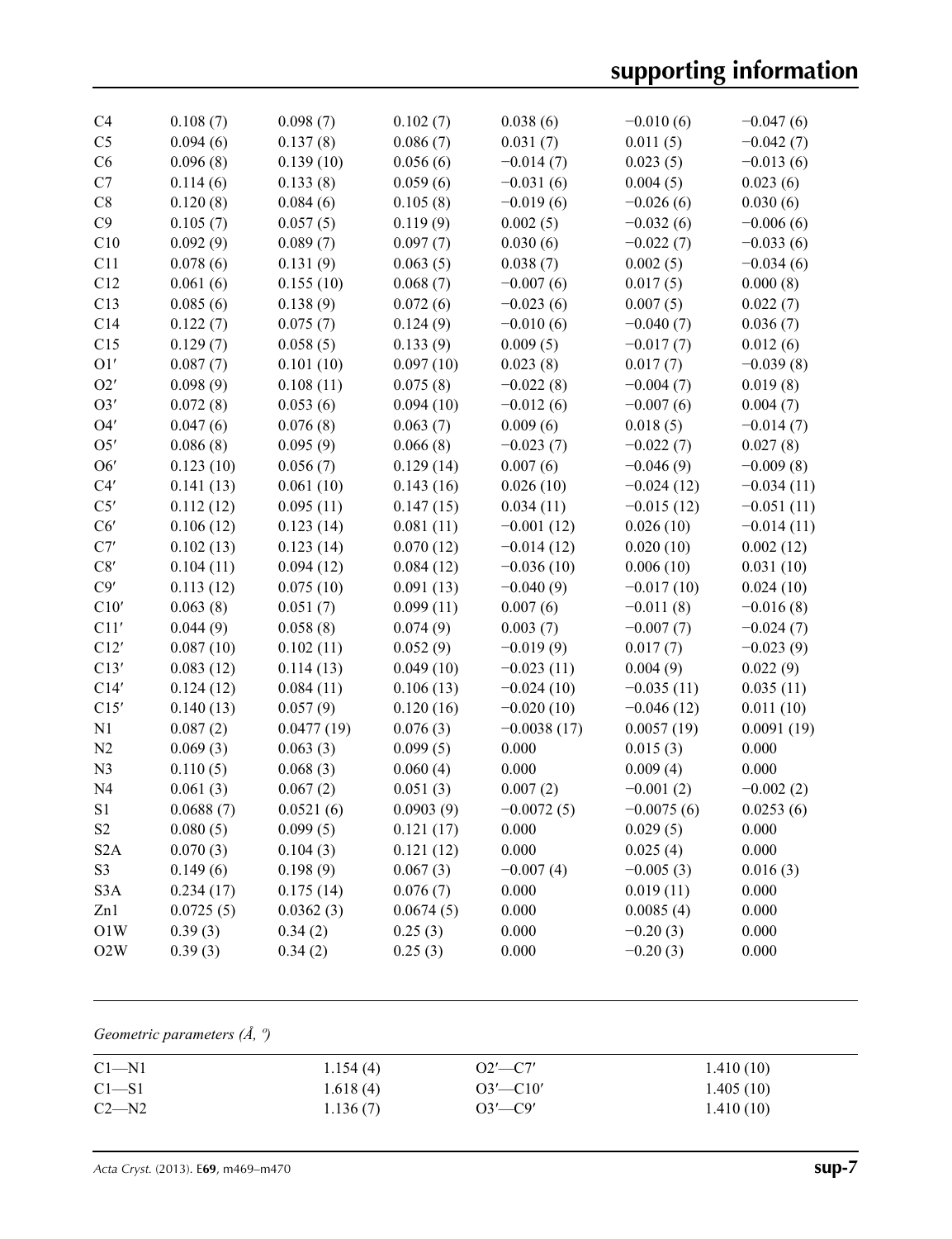| $C2 - S2A$             | 1.631(9)  | $O4'$ - $Cl2'$            | 1.403(9)  |
|------------------------|-----------|---------------------------|-----------|
| $C2 - S2$              | 1.632(10) | $O4'$ - $Cl1'$            | 1.414(10) |
| $C3 - N3$              | 1.058(8)  | $O5'$ - $Cl4'$            | 1.403(10) |
| $C3 - S3$ <sup>i</sup> | 1.695(10) | $O5'$ - $Cl3'$            | 1.409(10) |
| $C3 - S3$              | 1.695(10) | $06'$ - $C15'$            | 1.406(10) |
| $C3 - S3A$             | 1.714(12) | $O6'$ —C4'                | 1.409(10) |
| $O1 - C6$              | 1.393(9)  | $C4'$ — $C5'$             | 1.497(10) |
| $O1 - C5$              | 1.394(8)  | $C4'$ —H4'1               | 0.9700    |
| $O2 - C7$              | 1.411(8)  | $C4'$ -H4'2               | 0.9700    |
| $O2-C8$                | 1.420(8)  | $C5'$ -H5'1               | 0.9700    |
| $O3-C9$                | 1.406(8)  | $C5'$ -H5'2               | 0.9700    |
| $O3 - C10$             | 1.410(8)  | $C6'$ - $C7'$             | 1.501(10) |
| $O4 - C11$             | 1.398(7)  | $C6'$ -H $6'1$            | 0.9700    |
| $O4 - C12$             | 1.411(9)  | $C6'$ -H $6'2$            | 0.9700    |
| $O5 - C13$             | 1.402(8)  | $C7'$ —H7'1               | 0.9700    |
| $O5-C14$               | 1.413(9)  | $C7'$ —H7'2               | 0.9700    |
| $O6 - C15$             | 1.407(8)  | $C8'$ — $C9'$             | 1.500(10) |
| $O6 - C4$              | 1.414(8)  | $C8'$ -H8'1               | 0.9700    |
| $C4 - C5$              | 1.504(8)  | $C8'$ -H $8'2$            | 0.9700    |
| $C4 - H4A$             | 0.9700    | $C9'$ -H9'1               | 0.9700    |
| $C4 - H4B$             | 0.9700    | $C9'$ -H9'2               | 0.9700    |
| $C5 - H5A$             | 0.9700    | $C10'$ - $C11'$           | 1.500(10) |
| $C5 - H5B$             | 0.9700    | $C10'$ -H10C              | 0.9700    |
| $C6-C7$                | 1.499(9)  | $C10'$ -H10D              | 0.9700    |
| $C6 - H6A$             | 0.9700    | $Cl1'$ -H11C              | 0.9700    |
| $C6 - H6B$             | 0.9700    | $Cl1'$ -H <sub>11</sub> D | 0.9700    |
| $C7 - H7A$             | 0.9700    | $C12'$ - $C13'$           | 1.506(10) |
| $C7 - H7B$             | 0.9700    | $C12'$ -H12C              | 0.9700    |
| $C8-C9$                | 1.501(8)  | C12'-H12D                 | 0.9700    |
| $C8 - H8A$             | 0.9700    | C13'-H13C                 | 0.9700    |
| $C8 - H8B$             | 0.9700    | C13'-H13D                 | 0.9700    |
| $C9 - H9A$             | 0.9700    | $C14'$ - $C15'$           | 1.499(10) |
| $C9 - H9B$             | 0.9700    | C14'-H14C                 | 0.9700    |
| $C10 - C11$            | 1.507(8)  | $C14'$ -H14D              | 0.9700    |
| $C10 - H10A$           | 0.9700    | $C15'$ -H15C              | 0.9700    |
| $C10-H10B$             | 0.9700    | $C15'$ -H15D              | 0.9700    |
| $C11 - H11A$           | 0.9700    | $N1 - Zn1$                | 1.938(3)  |
| $C11 - H11B$           | 0.9700    | $N2 - Zn1$                | 1.948(6)  |
| $C12-C13$              | 1.501(8)  | $N3 - Zn1$                | 1.964(7)  |
| $C12 - H12A$           | 0.9700    | $N4 - H4E$                | 0.873(10) |
| $C12 - H12B$           | 0.9700    | $N4 - H4F$                | 0.874(10) |
| $C13 - H13A$           | 0.9700    | $N4 - H4G$                | 0.878(10) |
| $C13 - H13B$           | 0.9700    | $N4 - H4H$                | 0.878(10) |
| $C14 - C15$            | 1.497(9)  | $S3 - S3$ <sup>i</sup>    | 0.957(17) |
| $C14 - H14A$           | 0.9700    | $Zn1-M1$ <sup>i</sup>     | 1.938(3)  |
| $C14 - H14B$           | 0.9700    | $O1W - H1W$               | 0.900(11) |
| $C15 - H15A$           | 0.9700    | $O1W - H2W$               | 0.899(10) |
| $C15 - H15B$           | 0.9700    | $O1W - H3W$               | 0.61(7)   |
|                        |           |                           |           |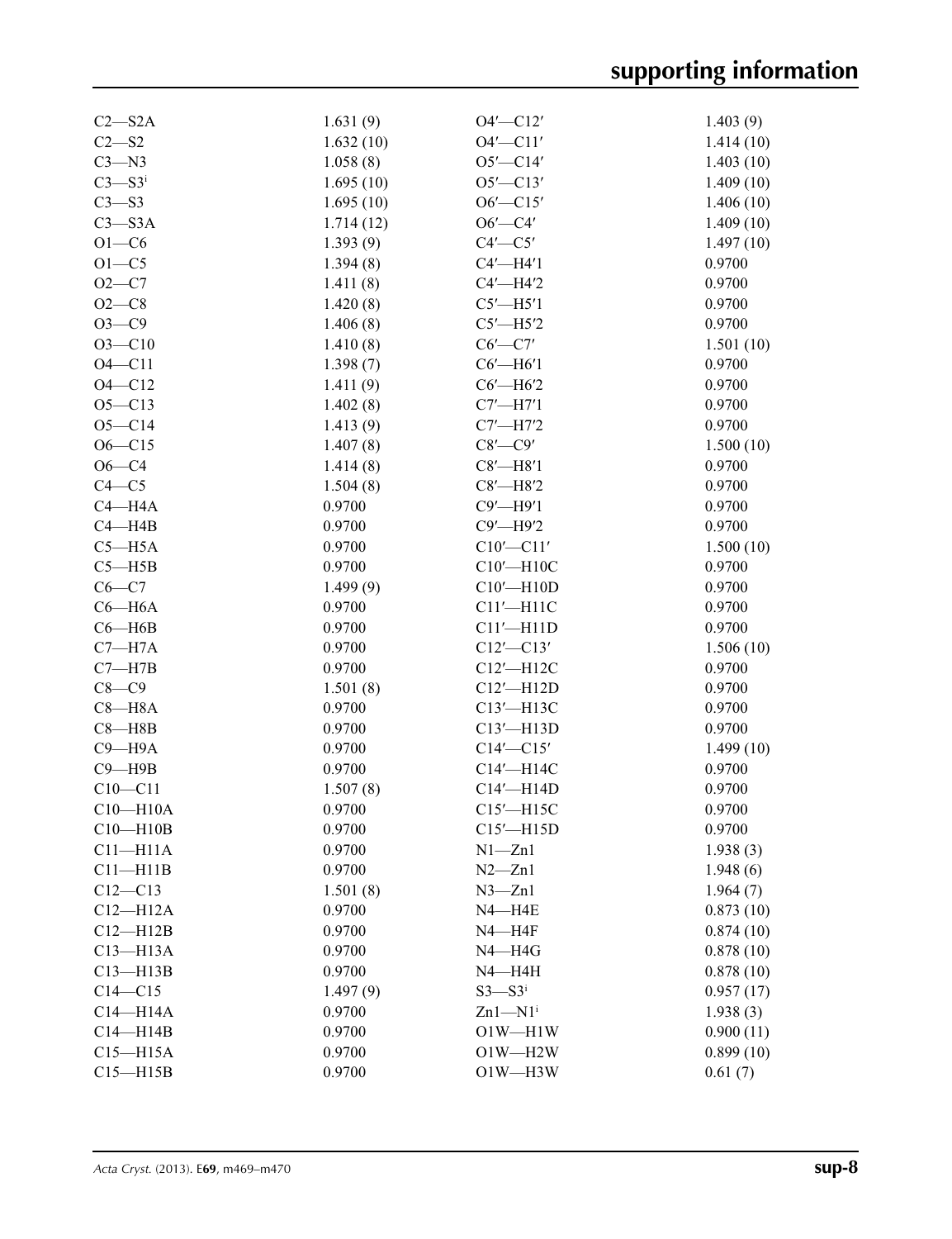| $O1'$ - $C6'$               | 1.401(10) | $O2W$ —H1W                                    | 0.9(5)    |
|-----------------------------|-----------|-----------------------------------------------|-----------|
| $O1'$ - $C5'$               | 1.411(10) | $O2W - H3W$                                   | 0.900(10) |
| $O2'$ -C8'                  | 1.401(10) | $O2W - H4W$                                   | 0.898(11) |
|                             |           |                                               |           |
| $N1-C1-S1$                  | 178.1(4)  | $O6'$ - $C4'$ - $H4'1$                        | 110.1     |
| $N2-C2-S2A$                 | 174.3(16) | $C5'$ - $C4'$ - $H4'1$                        | 110.1     |
| $N2 - C2 - S2$              | 168(2)    | $O6'$ —C4'—H4'2                               | 110.1     |
| $N3 - C3 - S3$ <sup>i</sup> | 162.2(5)  | $C5'$ - $C4'$ -H4'2                           | 110.1     |
| $N3-C3-S3$                  | 162.2(5)  | H4'1-C4'-H4'2                                 | 108.4     |
| $N3-C3-S3A$                 | 158.9(13) | $O1'$ - $C5'$ - $C4'$                         | 108.5(17) |
| $C6 - O1 - C5$              | 109.4(8)  | $O1'$ -C5'-H5'1                               | 110.0     |
| $C7 - 02 - C8$              | 112.2(8)  | $C4'$ - $C5'$ - $H5'1$                        | 110.0     |
| $C9 - 03 - C10$             | 112.3(7)  | $O1'$ - $C5'$ - $H5'2$                        | 110.0     |
| $C11 - 04 - C12$            | 111.0(8)  | $C4'$ — $C5'$ — $H5'2$                        | 110.0     |
| $C13 - 05 - C14$            | 111.2(9)  | $H5'1 - C5' - H5'2$                           | 108.4     |
| $C15 - 06 - C4$             | 113.1(9)  | $O1'$ -C6'-C7'                                | 112(2)    |
| $O6 - C4 - C5$              | 108.9(7)  | $O1'$ - $CO$ <sup><math>-</math></sup> $H6'1$ | 109.3     |
| $O6-C4-H4A$                 | 109.9     | $C7'$ - $C6'$ - $H6'1$                        | 109.3     |
| $C5-C4-H4A$                 | 109.9     | $O1'$ - $C6'$ - $H6'2$                        | 109.3     |
| $O6-C4$ -H4B                | 109.9     | $C7'$ — $C6'$ —H $6'2$                        | 109.3     |
| $C5-C4-H4B$                 | 109.9     | $H6'1-C6'$ -H6'2                              | 108.0     |
| H4A-C4-H4B                  | 108.3     | $O2'$ -C7'-C6'                                |           |
|                             |           |                                               | 104.5(18) |
| $O1 - C5 - C4$              | 108.7(9)  | $O2'$ - $C7'$ - $H7'1$                        | 110.8     |
| $O1-C5-H5A$                 | 110.0     | $C6'$ - $C7'$ - $H7'1$                        | 110.8     |
| $C4-C5-H5A$                 | 110.0     | O2'-C7'-H7'2                                  | 110.8     |
| $O1-C5-H5B$                 | 110.0     | $C6'$ - $C7'$ - $H7'2$                        | 110.8     |
| $C4-C5-H5B$                 | 110.0     | $H7'1 - C7' - H7'2$                           | 108.9     |
| $H5A - C5 - H5B$            | 108.3     | $O2'$ - $C8'$ - $C9'$                         | 110.9(17) |
| $O1 - C6 - C7$              | 108.6(8)  | $O2'$ - $C8'$ - $H8'1$                        | 109.5     |
| $O1-C6-H6A$                 | 110.0     | $C9'$ - $C8'$ - $H8'1$                        | 109.5     |
| $C7-C6-H6A$                 | 110.0     | $O2'$ - $C8'$ - $H8'2$                        | 109.5     |
| $O1-C6$ -H6B                | 110.0     | C9'-C8'-H8'2                                  | 109.5     |
| $C7-C6-H6B$                 | 110.0     | H8'1-C8'-H8'2                                 | 108.0     |
| $H6A - C6 - H6B$            | 108.4     | $O3'$ - $C9'$ - $C8'$                         | 107.9(14) |
| $O2-C7-C6$                  | 109.5(9)  | $O3'$ - $C9'$ - $H9'1$                        | 110.1     |
| $O2-C7-H7A$                 | 109.8     | $C8'$ - $C9'$ - $H9'1$                        | 110.1     |
| $C6-C7-H7A$                 | 109.8     | O3'-C9'-H9'2                                  | 110.1     |
| $O2-C7-H7B$                 | 109.8     | $C8'$ - $C9'$ - $H9'2$                        | 110.1     |
| $C6-C7-H7B$                 | 109.8     | Н9'1-С9'-Н9'2                                 | 108.4     |
| $H7A - C7 - H7B$            | 108.2     | $O3'$ - $Cl0'$ - $Cl1'$                       | 107.8(15) |
| $O2-C8-C9$                  | 109.8(7)  | O3'-C10'-H10C                                 | 110.1     |
| $O2-C8 - H8A$               | 109.7     | C11'-C10'-H10C                                | 110.1     |
| $C9-C8-H8A$                 | 109.7     | $O3'$ - $Cl0'$ - $H10D$                       | 110.1     |
| $O2-C8 - H8B$               | 109.7     | C11'-C10'-H10D                                | 110.1     |
| $C9 - C8 - H8B$             | 109.7     | H10C-C10'-H10D                                | 108.5     |
| $H8A - C8 - H8B$            | 108.2     | $O4'$ - $Cl1'$ - $Cl0'$                       | 110.3(12) |
| $O3 - C9 - C8$              | 110.4(8)  | O4'-C11'-H11C                                 | 109.6     |
| ОЗ-С9-Н9А                   | 109.6     | C10'-C11'-H11C                                | 109.6     |
|                             |           |                                               |           |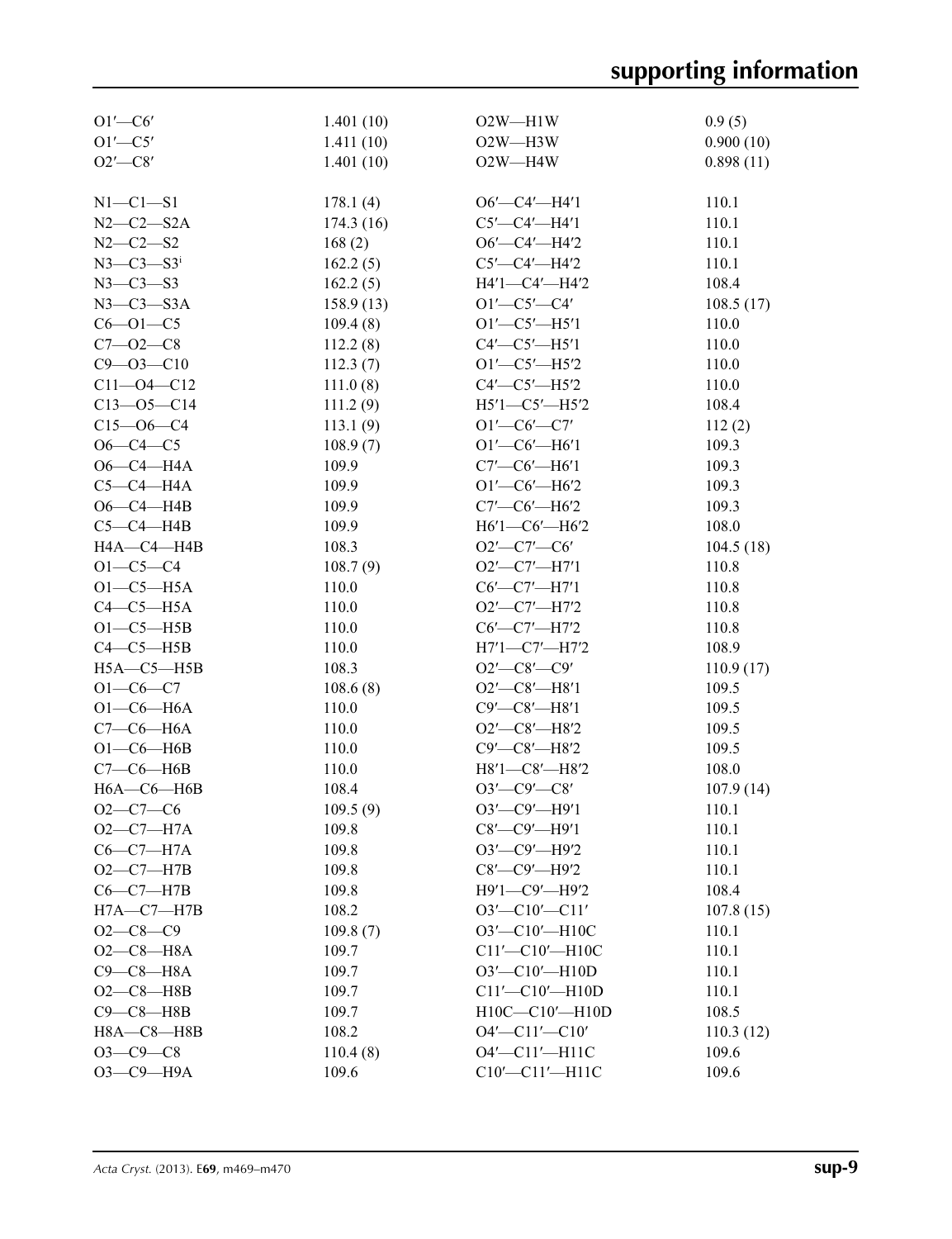| $C8-C9-H9A$             | 109.6     | $O4'$ - $Cl1'$ - $H11D$      | 109.6      |
|-------------------------|-----------|------------------------------|------------|
| $O3 - C9 - H9B$         | 109.6     | $C10'$ - $C11'$ - $H11D$     | 109.6      |
| $C8-C9$ —H9B            | 109.6     | $H11C-C11'$ -H11D            | 108.1      |
| Н9А-С9-Н9В              | 108.1     | $O4'$ - $Cl2'$ - $Cl3'$      | 109.3(18)  |
| $O3 - C10 - C11$        | 107.8(8)  | O4'-C12'-H12C                | 109.8      |
| $O3 - C10 - H10A$       | 110.2     | $C13'$ - $C12'$ - $H12C$     | 109.8      |
| $C11 - C10 - H10A$      | 110.2     | $O4'$ - $Cl2'$ - $H12D$      | 109.8      |
| $O3 - C10 - H10B$       | 110.2     | C13'-C12'-H12D               | 109.8      |
| $C11 - C10 - H10B$      | 110.2     | H12C-C12'-H12D               | 108.3      |
| $H10A - C10 - H10B$     | 108.5     | $O5'$ - $Cl3'$ - $Cl2'$      | 105.6(15)  |
| $O4 - C11 - C10$        | 109.8(9)  | $O5'$ - $Cl3'$ - $H13C$      | 110.6      |
| $O4 - C11 - H11A$       | 109.7     | $C12'$ - $C13'$ - $H13C$     | 110.6      |
| $C10-C11-H11A$          | 109.7     | $O5'$ —C13'—H13D             | 110.6      |
| $O4 - Cl1 - H11B$       | 109.7     | C12'-C13'-H13D               | 110.6      |
| $C10-C11-H11B$          | 109.7     | H13C-C13'-H13D               | 108.8      |
| $H11A - C11 - H11B$     | 108.2     | $O5'$ —C14'—C15'             | 112(2)     |
| $O4 - C12 - C13$        | 107.1(9)  | $O5'$ —C14'—H14C             | 109.1      |
| $O4 - C12 - H12A$       | 110.3     | $C15'$ - $C14'$ - $H14C$     | 109.1      |
| $C13 - C12 - H12A$      | 110.3     | O5'—C14'—H14D                | 109.1      |
| $O4 - Cl2 - H12B$       | 110.3     | C15'—C14'—H14D               | 109.1      |
| $C13 - C12 - H12B$      | 110.3     | $H14C - C14' - H14D$         | 107.9      |
| $H12A - C12 - H12B$     | 108.6     | $O6'$ —C15'—C14'             | 106.6(19)  |
| $O5 - C13 - C12$        | 110.9(11) | $O6'$ —C15'—H15C             | 110.4      |
| $O5 - Cl3 - H13A$       | 109.5     | $C14'$ - $C15'$ - $H15C$     | 110.4      |
| $C12 - C13 - H13A$      | 109.5     | $O6'$ - $Cl5'$ - $H15D$      | 110.4      |
| $O5 - C13 - H13B$       | 109.5     | $C14'$ — $C15'$ —H15D        | 110.4      |
| $C12-C13-H13B$          | 109.5     | $H15C-C15'$ -H15D            | 108.6      |
| H13A-C13-H13B           | 108.0     | $Cl-M1-Zn1$                  | 168.0(4)   |
| $O5 - C14 - C15$        | 108.4(9)  | $C2 - N2 - Zn1$              | 173.6(6)   |
| $O5 - C14 - H14A$       | 110.0     | $C3 - N3 - Zn1$              | 157.0(7)   |
| $C15 - C14 - H14A$      | 110.0     | H4E—N4—H4F                   | 109(5)     |
| $O5 - C14 - H14B$       | 110.0     | H4E—N4—H4G                   | 119(5)     |
| $C15-C14-H14B$          | 110.0     | H4F—N4—H4G                   | 107(5)     |
| H14A-C14-H14B           | 108.4     | H4E-N4-H4H                   | 92(5)      |
| $O6-C15-C14$            | 109.4(11) | H4F-N4-H4H                   | 120(5)     |
| $O6 - C15 - H15A$       | 109.8     | $H4G$ —N4—H4H                | 110(5)     |
| $C14-C15-H15A$          | 109.8     | $S3 - S3 - C3$               | 73.6(3)    |
| $O6 - C15 - H15B$       | 109.8     | $N1 - Zn1 - N1$ <sup>i</sup> | 115.4(2)   |
| $C14-C15-H15B$          | 109.8     | $N1 - Zn1 - N2$              | 107.82(13) |
| $H15A - C15 - H15B$     | 108.2     | $N1^i$ -Zn $1$ -N2           | 107.82(13) |
| $C6'$ - $O1'$ - $C5'$   | 112.8(17) | $N1 - Zn1 - N3$              | 108.70(13) |
| $C8'$ - $O2'$ - $C7'$   | 106.5(15) | $N1^i$ — $Zn1$ — $N3$        | 108.70(13) |
| $C10'$ - $O3'$ - $C9'$  | 111.7(14) | $N2 - Zn1 - N3$              | 108.2(2)   |
| $C12'$ - $O4'$ - $C11'$ | 114.2(14) | $H1W$ -O1W - $H2W$           | 120(2)     |
| $C14'$ - $O5'$ - $C13'$ | 107.7(17) | $H2W$ — $O1W$ — $H3W$        | 152(10)    |
| $C15'$ - $O6'$ - $C4'$  | 111.2(18) | $H1W$ —O2W—H4W               | 152(10)    |
| $O6'$ —C4'—C5'          | 108(2)    | $H3W$ — $O2W$ — $H4W$        | 121(2)     |